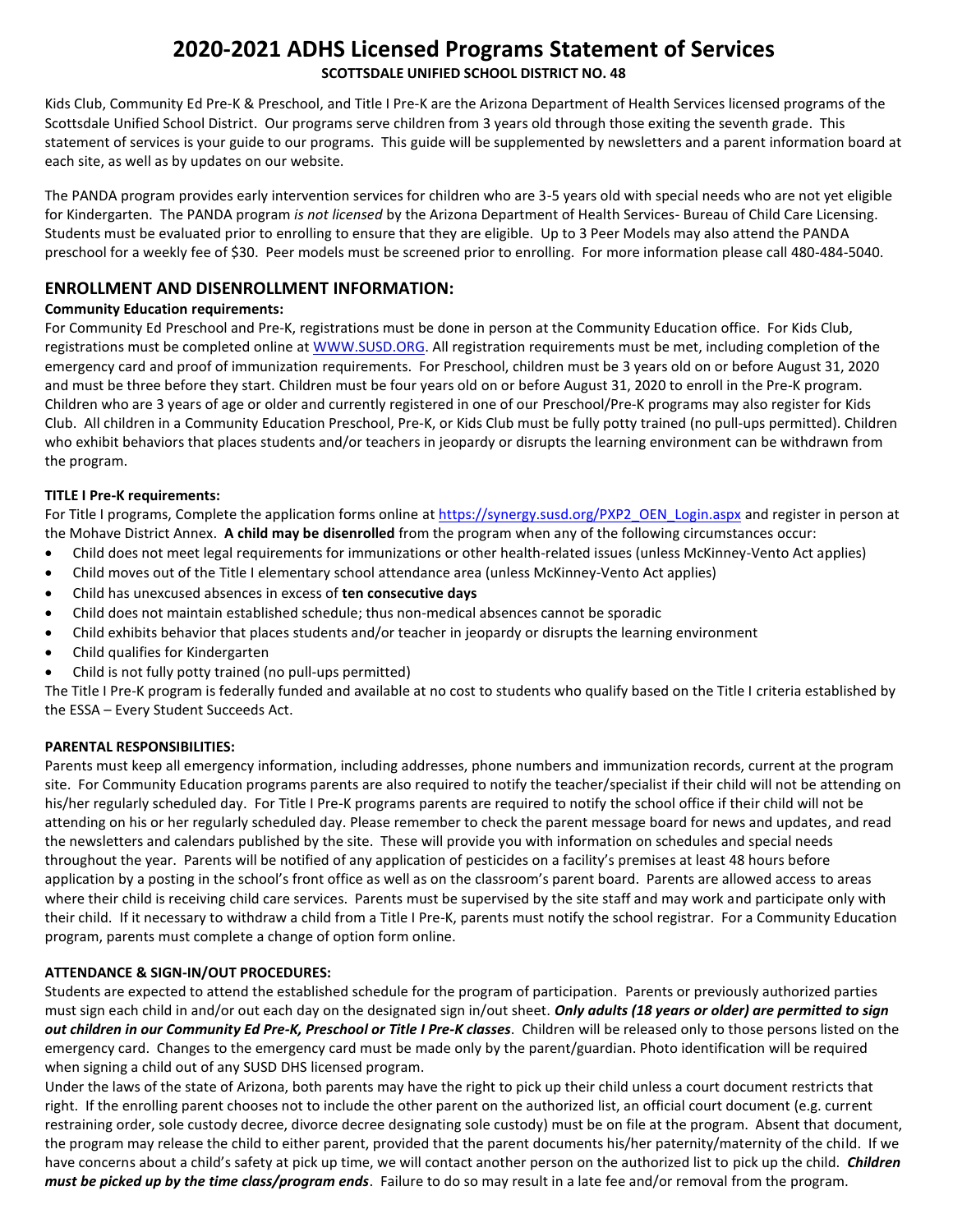### **DAILY SCHEDULES (excluding Kids Club):**

Each program's daily schedule includes developmentally appropriate activities that support oral language development, fine and gross motor skills, self-help skills, and social and emotional development. These experiences may include story time, reading and writing, daily calendar, math exploration, science discovery, singing, outdoor play and art. A copy of the weekly lesson plan is posted on the parent board for each program.

### **CURRICULUM:**

Our Pre-K & Preschool programs use the curriculum below to enrich children's learning experiences and meet the Arizona Department of Education Early Learning Standards.

### **Core Knowledge Language Arts Preschool (CKLA)**

 Developmentally appropriate activities that build a rich foundation in oral language development, phonological and print awareness. In addition to explicit instruction in early language and literacy skills, CKLA Preschool develops students' knowledge of content areas—including social studies and science.

### **Math Connects, Pre-Kindergarten**

 Activities that engage students and allow them to see patterns, explore math relationships, and communicate their thinking with others.

#### **The Arizona Early Learning Standards developed by the Arizona Department of Education for children 3-5 years of age include:**

- **Social-emotional development**: varied opportunities for children to engage throughout the day with teaching staff facilitating social competence and learning through interactions with others.
- **Physical development, Health and Safety:** opportunities and equipment are provided to engage in large and small muscle motor experiences that enhance sensory-motor skills and develop controlled movement for balance, strength and coordination and fine motor skills such as using writing tools and scissors.
- **Language and Literacy:** competence in verbal and nonverbal communication by responding to questions, communicating needs, thoughts and experiences and describing things and events.
- **Mathematics:** understanding of numbers and their relationships to quantities and symbols through play with toys.
- **Science:** finding out about the world through such activities as preparing simple foods and water and sand play using toys to fill, empty and measure.
- **Fine Arts:** art media, drama and dance in ways that reflect cultural diversity and children's interests.
- **Social Studies:** activities to explore classroom, neighborhood, the community and the world.

### **MEAL TIMES:**

Meal times are opportunities to develop language, self-help and socialization skills as well as focus on nutrition and health. Each month a menu calendar is posted. Some families may qualify for the district free/reduced meal program. Parents are required to complete the application to receive this benefit. Families, who do not qualify or choose not to participate in the District free & reduced program, can set up an account with Nutritional Services to pay for the cost of the snack/lunch or provide a daily snack/lunch.

Parents may be asked to bring snacks for the class or contribute to snack menus. Snacks will consist of at least two food groups per Arizona Department of Health Services guidelines. At some sites, snack can be provided.

### **State health regulations require the following:**

- Special treats must be store-bought, wrapped and unopened
- All drinks must be brought in sealed containers
- Fruits or vegetables must be served whole, or if cut, must be prepared and sealed at the store

### **PLEASE NOTIFY YOUR CHILD'S TEACHER OF ANY ALLERGIES.**

### **PARENT TEACHER CONFERENCES:**

Parent-teacher conferences are held twice a year and take place in October and March. Conferences provide opportunities to sit down one on one with teaching staff to review your child's progress and ask questions.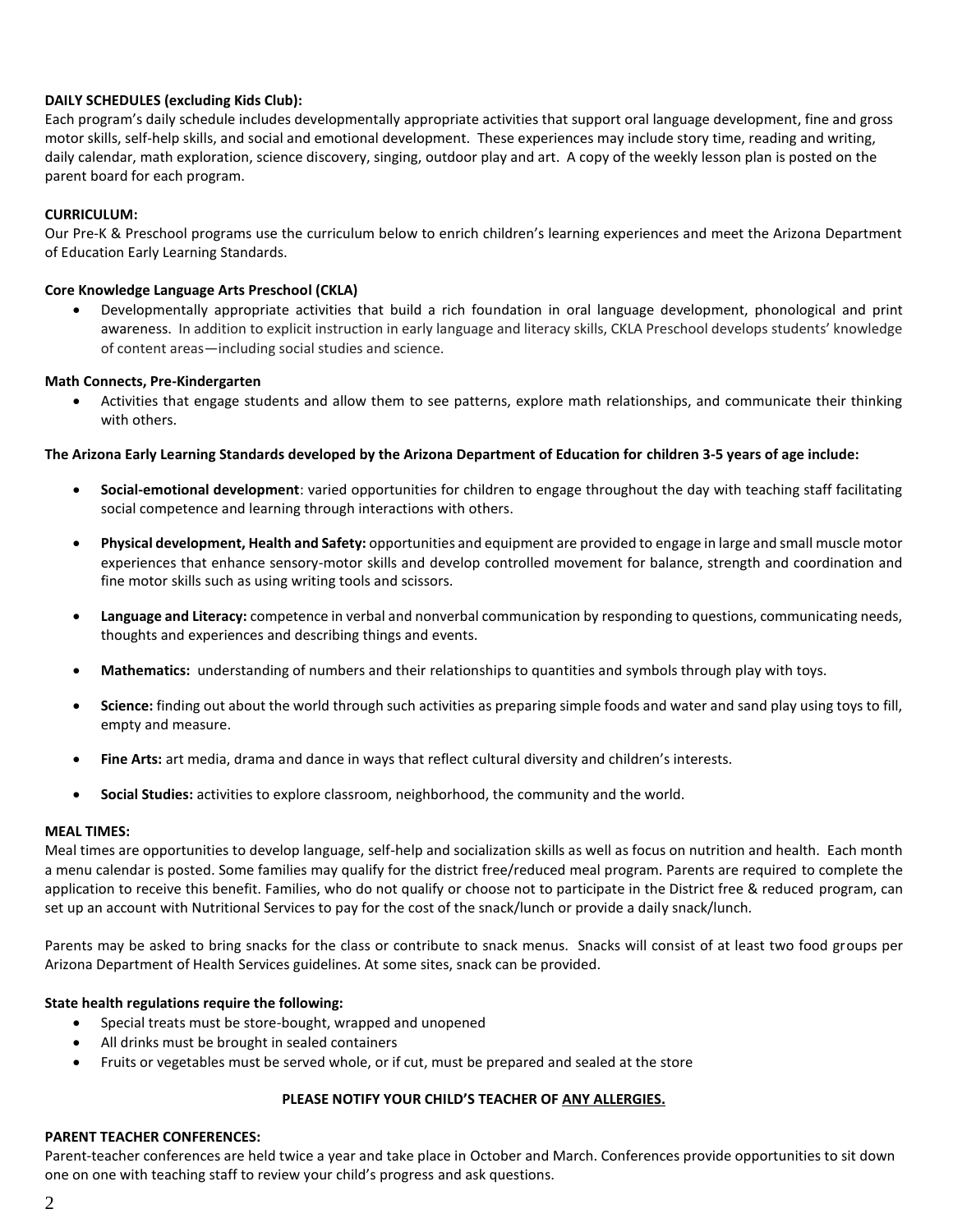#### **ILLNESS AND EMERGENCIES:**

- 1. Children who are ill (runny nose, contagious cough, red throat, fever, unexplained rashes, swollen glands, head or stomach aches) will not be accepted into the program on that day. Children must be fever free for 24 hours before returning to our programs.
- 2. When a child becomes ill or seriously injured, the parent will be promptly notified and expected to pick up the child from the program immediately.
- 3. In case of a medical emergency as determined by the program staff, the paramedics will be called, and the parent will be notified immediately. All such costs are a family responsibility. Written notice of the emergency will be available within 24 hours.

#### **MEDICATIONS:**

Only medications in the original prescription container will be administered. Prescribed medication containers must be labeled by the pharmacist to include the name of the student, date, dosage, name of medication, method of administration, and # of doses contained. **A consent form for the administration of medication must be completed by the parent/guardian and be on file at the program**  *before any medication can be accepted***.** *Medication must be brought by the parent to the school nurse and not the Preschool/Pre-K classroom. For before and after school programs it must go to the specialist.*

#### **BEHAVIOR GUIDELINES:**

Students are bound by the SUSD Student Code of Conduct. If staff determines that a child cannot benefit from the program or presents a danger to other children or continues to be disruptive to the learning environment, parents will be requested to withdraw their child from the program. Age-appropriate discipline guidelines and methods are followed. The staff uses positive techniques to teach children acceptable behavior and self-control. Consistent and reasonable rules are set and appropriate behavior is modeled and encouraged. Corporal punishment is never utilized, and discipline is never associated with eating or toileting.

#### **DRESS CODE:**

The SUSD student dress code must be followed. Please be sure that all belongings are labeled with your child's name. Children should dress comfortably and be prepared for heat and protection from the sun. Clothing should be washable, play clothes, which they can completely manage by themselves. They also need to wear comfortable, sturdy closed-toed shoes to school. Please provide an extra set of clothing to keep at school.

#### **BACKPACK & PERSONAL BELONGINGS:**

Please provide your child with a tote bag or backpack, labeled with his/her name in which to carry school information, arts and crafts and other items. If you want to send any communication between home and school, please place it inside the backpack. Parents should check backpacks daily for information and student's work. Lost backpacks or personal belongings (toys, clothing articles, electronics, etc.) are not the program's, school's or the teacher's responsibility.

#### **TRANSPORTATION AND FIELD TRIPS:**

Transportation to and from our programs is the responsibility of the parents. If your child will be transported and dropped off or picked up by an outside childcare provider, parents must complete the Student Transportation Childcare Authorization form. Districtowned or approved transportation is used whenever the Kids Club children go on field trips (children must be at least 5 years old). A program-issued permission slip must be signed before any child can attend the field trip. Community Education Early Learning, Title I Pre-K programs do not attend field trips.

#### **VISITORS AND VOLUNTEERS:**

Parents/guardians are invited to visit and/or volunteer in the Pre-K or Preschool classrooms. All visitors and volunteers must sign in at the school office and wear the appropriate SUSD school identification badge. Class projects sometimes require tracing, cutting, stapling, etc. Many of these projects can be done at home; thus providing parents/guardians with other opportunities to volunteer.

To volunteer in the classroom, the Scottsdale Unified School District and the Arizona Department of Health Services have requirements that must be met before volunteering in a Pre-K or Preschool classroom. Please check with the school for information about completing the **SUSD** requirements. In addition, the **Arizona Department of Health Services** (ADHS) requires that all Pre-K or Preschool volunteers complete and provide additional documentation; please contact your child's teacher about the ADHS requirements for volunteers.

#### **CHILD ABUSE AND REPORTING:**

Per state law, school employees must report reasonably suspected cases of neglect, non-accidental injury, or sexual offenses against children to Arizona Department of Child Safety and/or local law enforcement agencies.

#### **LIABILITY & LICENSING:**

Scottsdale Unified School District has liability insurance pursuant to R9-5-308. Proof of coverage is kept at each site and is available for review. Kids Club, Community Ed Pre-K & Preschool and Title I Pre-K programs are licensed and regulated by the Arizona Department of Health Services, 150 North 18<sup>th</sup> Avenue, Phoenix, AZ 85007, (602) 364-2539. Copies of inspection reports are kept on site and are available for review upon request.